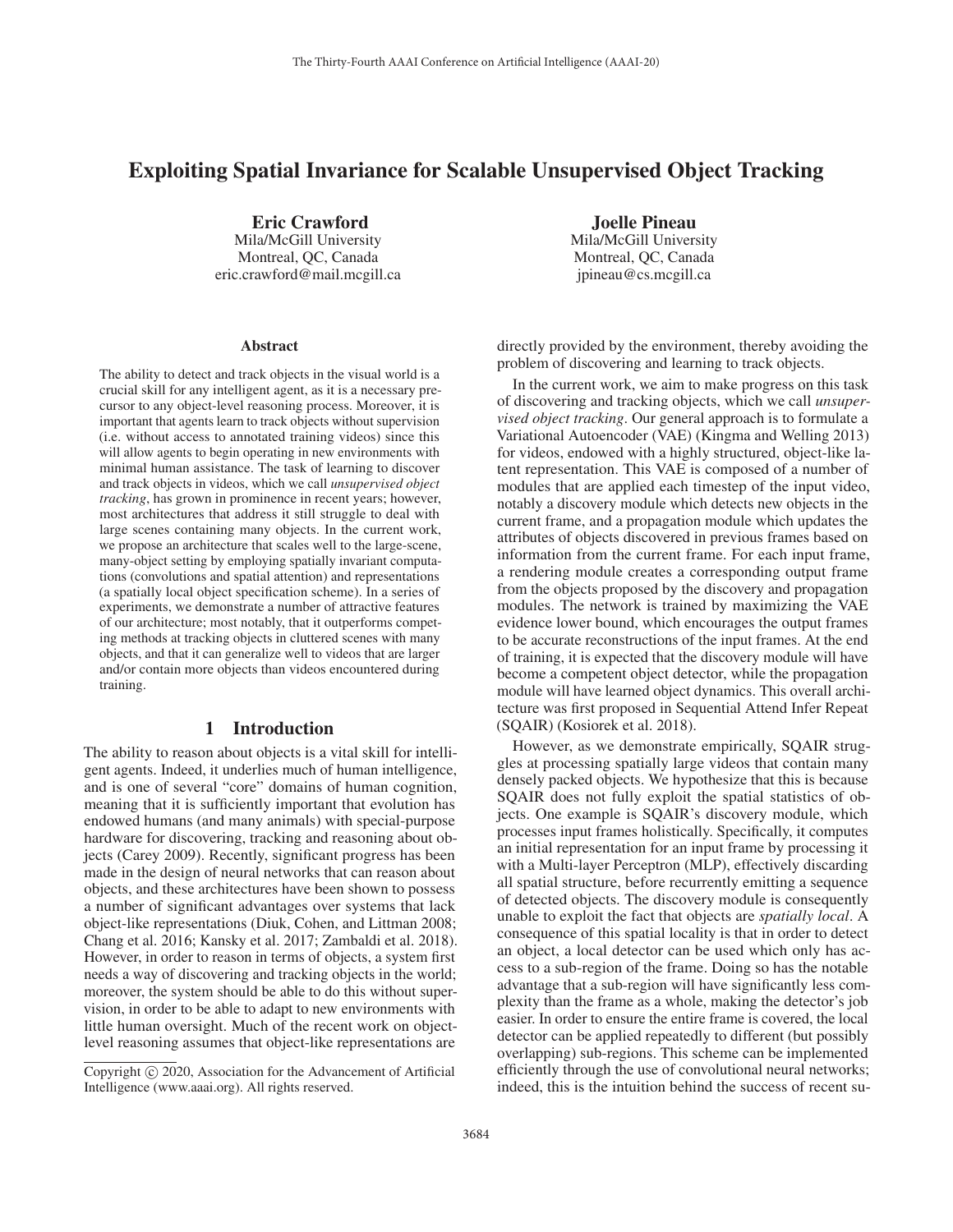pervised single-shot object detectors such as SSD (Liu et al. 2016) and YOLO (Redmon and Farhadi 2017).

In the current work, we propose Spatially Invariant Labelfree Object Tracking (SILOT) (pronounced like "silo"), a differentiable architecture for unsupervised object tracking that is able to scale well to large scenes containing many objects. SILOT achieves this scalability by making extensive use of spatially invariant computations and representations, thereby fully exploiting the structure of objects in images. For example, in its discovery module SILOT employs a convolutional object detector with a spatially local object specification scheme, and spatial attention is used throughout to compute objects features in a spatially invariant manner.

Through a number of experiments, we demonstrate the concrete advantages that arise from this focus on spatial invariance. In particular, we show that SILOT has a greatly improved capacity for handling large, many-object videos, and that trained SILOT networks can generalize well to videos that are larger and/or contain different numbers of objects than videos encountered in training.

# 2 Related Work

Our work builds on a growing body of recent research on learning to detect and track objects without supervision. The pioneering work Attend, Infer, Repeat (AIR) (Eslami et al. 2016) formulated a VAE for images, with a highly structured, object-like latent representation. By training this VAE to reconstruct input images, the encoder module of the VAE is forced to learn to detect objects. AIR has since been extended in a number of directions. Sequential Attend, Infer, Repeat (SQAIR) (Kosiorek et al. 2018) extended AIR to handle videos rather than images. This was achieved by combining an object discovery module, which extracts objects from the scene and has a design similar to AIR, with an object propagation module which tracks changes in object attributes (e.g. position, size, appearance) over time. Similar extensions are also provided by (Hsieh et al. 2018; He et al. 2018). In an orthogonal direction, Spatially Invariant Attend, Infer, Repeat (SPAIR) (Crawford and Pineau 2019) improved on AIR's ability to handle cluttered scenes by replacing AIR's recurrent encoder network with a convolutional network and a spatially local object specification scheme. Finally, Discrete-AIR (Wang, Jamnik, and Lio 2019) showed how to adapt AIR to discover discrete object classes.

AIR and its descendants generally describe each object using, at minimum, a bounding box and the appearance of the object within that box. A separate but related body of work uses an alternate scheme, specifying each object using two image-sized maps: a mask map, which determines how much the object "owns" each image pixel, and an appearance map, which specifies the object's appearance at pixels that it owns. In these architectures, objects compete with one another for ownership of image pixels through their mask maps. Examples include (Greff, van Steenkiste, and Schmidhuber 2017; van Steenkiste et al. 2018; Goel, Weng, and Poupart 2018; Greff et al. 2019; Burgess et al. 2019). One weakness of this style of object specification is that the objects are relatively heavy-weight, which makes it computationally intensive to use large numbers of objects. Additionally, there is no way to

ensure that the objects are compact and object-like (in AIRstyle architectures, a prior is used to encourage discovered objects to have small spatial extent). Together these weaknesses make these architectures poorly suited to handling large scenes with many objects. For instance, when the architecture proposed in (Goel, Weng, and Poupart 2018) was applied to scenes from the Space Invaders Atari game, it grouped the 36 aliens into a single object, rather than allocating a separate object per alien.

As a final note, an architecture similar to SILOT, with a similar emphasis on ability to scale to large numbers of objects, was concurrently developed in (Jiang et al. 2019).

# 3 Spatially Invariant, Label-free Object **Tracking**

SILOT is a Variational Auotencoder (VAE) which models a video as a collection of moving objects. The model is divided into modules: a discovery module, which detects objects from each frame; a propagation module, which updates the attributes of previously discovered objects; a selection module, which selects a small set of objects to keep from the union of the discovered and propagated objects; and a rendering module which renders selected objects into an output frame. The discovery, propagation and selection modules constitute the VAE encoder  $h_{\phi}(z|x)$ , with all encoder parameters gathered together in a vector  $\phi$ . Meanwhile the rendering module constitutes the VAE decoder  $g_{\theta}(x|z)$ , with its parameters collected in a vector  $\theta$ .

### 3.1 Overview

In this section we give a high-level overview of the architecture of SILOT. Throughout this work we generally surround temporal indices with brackets to differentiate them from other types of indices (e.g. indexing a specific object within a set of objects). To reduce clutter we often drop the temporal index when it can be inferred from the context.

Assume we are given a length-T input video  $\{x_{(t)}\}_{t=0}^{T-1}$ , with  $x_{(t)}$  denoting an individual frame for  $t \in \{0, \ldots, T-1\}$ . For each timestep, we consider a number of variable sets:

- 1. Discovered latents  $\bar{z}_{(t)}$  and discovered objects  $\bar{o}_{(t)}$
- 2. Propagated latents  $\tilde{z}_{(t)}$  and propagated objects  $\tilde{o}_{(t)}$
- 3. Selected objects  $o_{(t)}$

The total set of latent variables for the VAE is:

$$
z = \bigcup_{t=0}^{T-1} \bar{z}_{(t)} \cup \tilde{z}_{(t)}
$$

For both discovery and propagation, the object sets are deterministic functions of the corresponding latent variable sets (and possibly other variables). The choice to employ a separate set of latents, apart from the objects, was made in part because it is generally inconvenient to define prior distributions (required for training the VAE) in the highly structured, interpretable space of objects. Past architectures have employed a similar approach (Eslami et al. 2016; Kosiorek et al. 2018).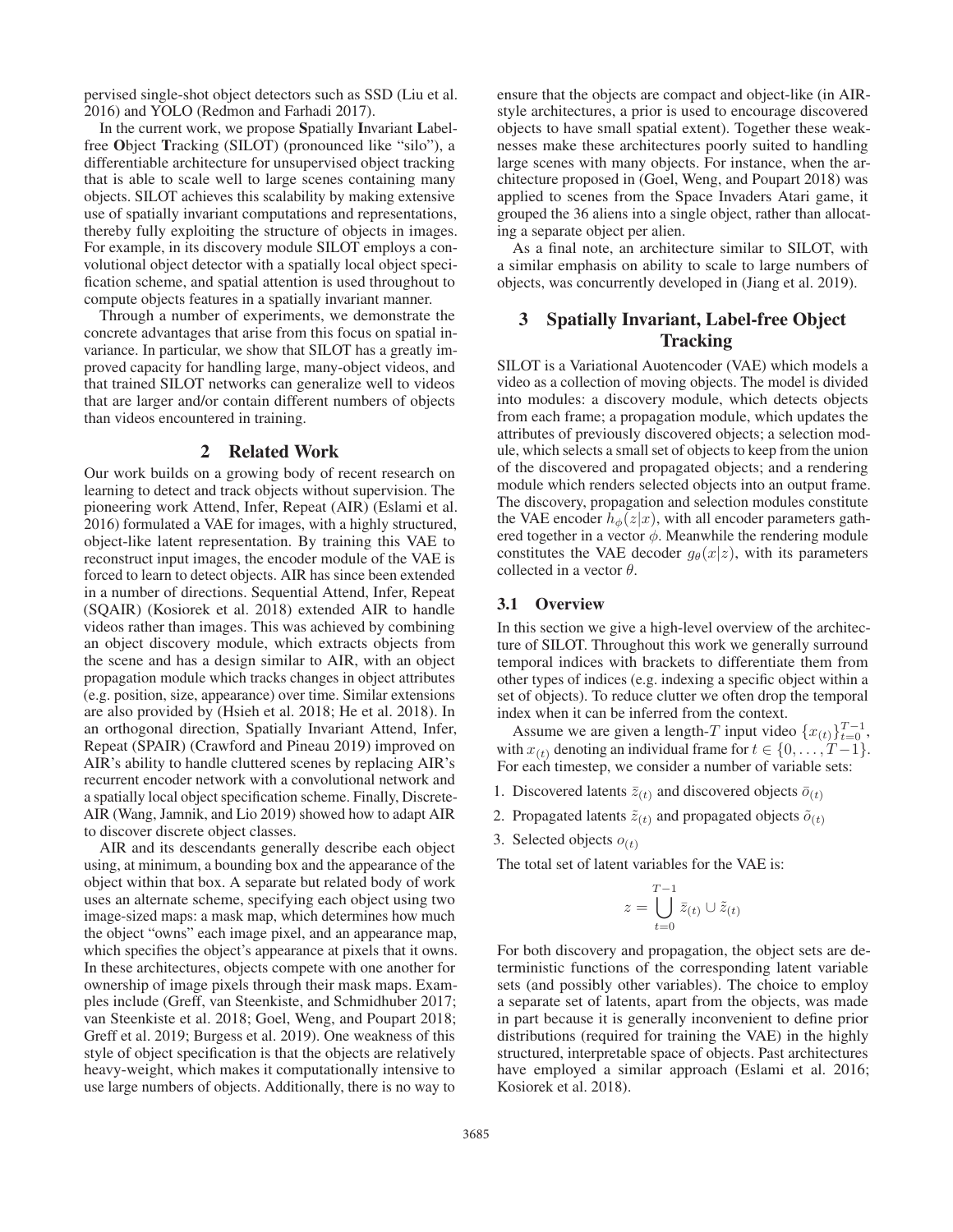The generative model assumed by SILOT, as well as the high-level structure of the SILOT neural network, is shown in Figure 1. There we see the relationships between the variables and modules discussed previously. Both the generative model and high-level network structure are similar to and inspired by SQAIR (Kosiorek et al. 2018). Within a timestep  $t$ , the flow of computation proceeds as follows:

- 1. Input frame  $x_{(t)}$  and objects from the previous frame  $o_{(t-1)}$  are passed into the propagation module, which predicts a set of updates  $\tilde{z}_{(t)}$  and deterministically applies them, yielding propagated objects  $\tilde{o}_{(t)}$ .
- 2.  $x_{(t)}$  and  $\tilde{o}_{(t)}$  are passed into the discovery module, which discovers objects in the frame that are not accounted for by any propagated object, first yielding  $\bar{z}_{(t)}$  and then  $\bar{o}_{(t)}$ via a deterministic transformation.
- 3.  $\tilde{o}_{(t)}$  and  $\bar{o}_{(t)}$  are passed into the selection module, which selects a subset of the objects to retain, yielding  $o_{(t)}$ .
- 4.  $o_{(t)}$  is passed into the rendering module which yields an output frame  $\hat{x}_{(t)}$ .

On the initial timestep, the propagation module is not executed and a degenerate set of objects is used for  $\tilde{o}_{(0)}$ .



Figure 1: High-level overview of SILOT. Top: Generative model assumed by SILOT. Diamonds/circles are deterministic/stochastic functions of their inputs. Bottom: Structure of the SILOT neural network. Modules are indicated by color. Propagation, discovery and selection constitute the encoder/inference network  $h_{\phi}(z|x)$ , while rendering constitutes the decoder/likelihood network  $g_{\theta}(x|z)$ .

### 3.2 Object Representation

In SILOT, an individual object is represented by a collection of variables, each called an *attribute*:

$$
o^{\text{where}} \in \mathbb{R}^4 \quad o^{\text{what}} \in \mathbb{R}^A \quad o^{\text{depth}} \in [0, 1] \quad o^{\text{pres}} \in [0, 1]
$$

 $o^{\text{where}}$  decomposes as  $o^{\text{where}} = (o^y, o^x, o^h, o^w)$ .  $o^y$  and  $o^x$ <br>specify the location of the object's center while  $o^h$  and  $o^w$ specify the location of the object's center, while  $o^h$  and  $o^w$ specify the object's size.  $o^{what}$  acts as a catch-all, storing information about the object that is not captured by other attributes (e.g. appearance, velocity).  $o^{depth}$  specifies the relative depth of the object; in the output image, objects with higher values for this attribute appear on top of objects with lower values.  $o<sup>pres</sup>$  specifies the extent to which the object exists; objects with  $o<sup>pres</sup> = 0$  do not appear in the output image.

# 3.3 Discovery

The role of the object discovery module is to take in the current frame  $x(t)$  and the set of objects propagated from the previous frame  $\tilde{o}_{(t-1)}$ , and detect any objects in the frame that are not yet accounted for (either because those objects appeared for the first time in the current frame, or because they were not previously discovered due to error). Object discovery in SILOT is implemented as a convolutional neural network in order to achieve spatial invariance, and is heavily inspired by SPAIR, an unsupervised convolutional object detector (Crawford and Pineau 2019), as well as by singleshot supervised object detectors such as SSD and YOLO.

An initial convolutional network  $d_{\phi}^{bu}$  extracts "bottom-up" information from the current input frame  $x_{(t)}$ , mapping to a feature volume  $v_{(t)}^{\text{bu}}$ :

$$
v_{(t)}^{\text{bu}} = d_{\phi}^{\text{bu}}(x_{(t)})
$$

The structure of network  $d_{\phi}^{bu}$  can be taken to induce a spatial grid over the frame, as follows. Let  $c_h/c_w$  be the translation (in pixels) vertically/horizontally between receptive fields of adjacent spatial locations in  $v_{(t)}^{\text{bu}}$ . Then for an input frame with dimensions  $(H_{\text{inp}}, W_{\text{inp}}, 3)$ , we divide the frame up into an  $(H, W)$  grid of cells, each cell being  $c_h$  pixels high by  $c_w$  pixels wide, where  $H = [H_{\text{inp}}/c_h]$ ,  $W = [W_{\text{inp}}/c_w]$ .<br>The output volume  $v_{\text{[t]}}^{\text{bu}}$  has spatial shape  $(H, W)$ , and we associate each of its spatial locations with the corresponding grid cell. Importantly, the input frame is padded on all sides to ensure that the receptive field for each spatial location in  $v_t^{\text{bu}}$  is centered on the corresponding grid cell<sup>1</sup>. This scheme is visualized in Figure 2.

The discovery module will ultimately yield a separate object for each grid cell. It is useful to think of the discovery module as consisting of a 2D array of identical object detectors, each operating on a different local region of the image. We call each of these local detectors a *discovery unit*; the structure of a unit is shown in Figure 3.

Variables for all units are grouped together into convolutional volumes, and computations are implemented by sizepreserving convolutions on these volumes, essentially computing all discovery units in parallel. Thus, unless otherwise

 $1$ <sup>1</sup>(Dang Ha 2017) is a useful guide to receptive field arithmetic in convolutional nets.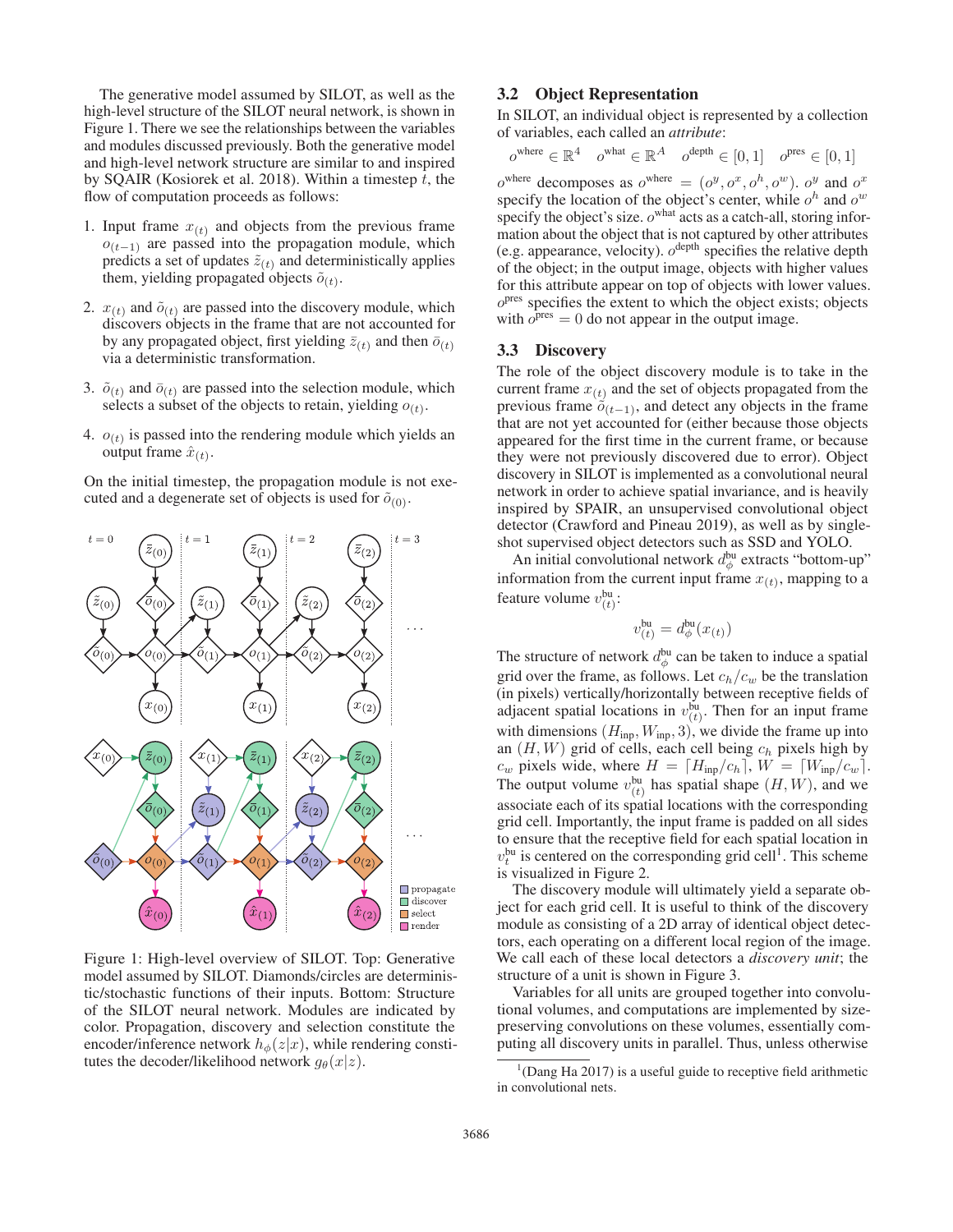

Figure 2: Schematic depicting grid cells and padding in the discovery module. The gray grid is the grid of cells described in Section 3.3. The top of the trapezoid is a spatial location in the output layer of  $\hat{d}_{\phi}^{bu}$ , associated with the grid cell highlighted in green. The bottom of the trapezoid is the receptive field of that spatial location; the frame is padded (solid gray border area) before being passed into  $d_{\phi}^{\text{bu}}$  to ensure that all receptive fields are centered on their corresponding grid cells.



Figure 3: Schematic depicting the structure of a discovery unit with indices  $ij$  at time t, discovering the black bird which has just come into view from the right. Local bottomup information from the current frame is processed by a convolutional filter (trapezoid), which has a receptive field (grey base of the trapezoid) centered on the discovery unit's grid cell (green rectangle). Next, top-down information about nearby objects propagated from the previous frame (orange boxes) is summarized using spatial attention with a Gaussian kernel centered at the grid cell. Bottom-up and top-down information is then fused and used to autoregressively predict object attributes (here we have omitted the latent discovery variables  $\bar{z}_{ij}$ ).  $\bar{o}^{\text{where}}_{ij}$  is specified with respect to the grid cell, and the prodiction for  $\bar{\text{e}}^{\text{what}}$  conditions on the output of a and the prediction for  $\bar{o}_{ij}^{\text{what}}$  conditions on the output of a spatial transformer parameterized by  $\bar{o}_{ij}^{\text{where}}$  (blue rectangle).

specified, all variables in this section are volumes with spatial dimensions  $(H, W)$ , and all networks are convolutional and preserve spatial dimensions. The convolutional layers use a kernel width and stride of 1 so that each discovery unit is independent (such a layer is equivalent to applying a fully connected layer separately to each spatial location).

In order to avoid rediscovering objects that are already accounted for, each discovery unit needs to be aware of "topdown" information about objects propagated from the previous frame that are near its grid cell. We thus employ a spatial attention step which, for each grid cell, extracts features of propagated objects, and then weights those features according to a Gaussian kernel centered at the cell (similar to the Neural Physics Engine (Chang et al. 2016)). The result is a feature volume  $v_{(t)}^{td}$  with spatial shape  $(H, W)$  where each spatial location contains information about nearby propagated objects:

$$
v_{(t)}^{\text{td}} = \text{SpatialAttention}_{\phi}^{\text{disc}}(\tilde{o}_{(t)}, \sigma)
$$

where  $\sigma$  is a hyperparameter giving the standard deviation of the Gaussian kernel. Details on the spatial attention step are provided in Section B of the Supplementary Material<sup>2</sup>.

Next, a convolutional network  $d_{\phi}^{\text{fuse}}$  combines bottom-up and top-down information (here we begin omitting temporal indices):

$$
v = d_{\phi}^{\text{fuse}}(v^{\text{bu}}, v^{\text{td}})
$$

 $v = d_{\phi}^{\text{fuse}}(v^{\text{bu}}, v^{\text{td}})$ <br>We follow the convention that a neural network that takes multiple inputs first concatenates those inputs along their trailing dimension (i.e. the depth dimension in the case of convolutional volumes), and processes the result as usual.

The network then predicts parameters for distributions over the latent discovery variables  $\bar{z}$ , samples from the predicted distributions, and then maps the sampled latent to the more interpretable  $\bar{o}$ . This is done on an attribute-by-attribute basis (in order [where, what, depth, pres]), and is autoregressive, so that predictions for later attributes are conditioned on samples for earlier attributes. These steps are detailed below.

**Predicting**  $\bar{\sigma}^{\text{where}}$ . We first use a network  $d_{\phi}^{\text{where}}$  to predict presentation for a distribution gypt  $\bar{\sigma}^{\text{where}}$  and then sample. parameters for a distribution over  $\bar{z}^{\text{where}}$ , and then sample:

$$
\bar{\mu}^{\text{where}}, \bar{\sigma}^{\text{where}} = d_{\phi}^{\text{where}}(v)
$$

$$
\bar{z}^{\text{where}} \sim N(\bar{\mu}^{\text{where}}, \bar{\sigma}^{\text{where}})
$$

Next we deterministically map to  $\bar{\sigma}^{\text{where}}$ . We decompose  $\bar{z}^{\text{where}}$  as  $\bar{z}^{\text{where}} = (\bar{z}^y \ \bar{z}^x \ \bar{z}^h \ \bar{z}^w)$ . Here it will be useful  $\bar{z}^{\text{where}}$  as  $\bar{z}^{\text{where}} = (\bar{z}^y, \bar{z}^x, \bar{z}^h, \bar{z}^w)$ . Here it will be useful to narrow our focus to a single discovery unit with indices *ij* for *i* ∈ {0, ..., *H* − 1}, *j* ∈ {0, ..., *W* − 1}.  $\bar{z}_{ij}^y$  and  $\bar{z}_{ij}^x$  and  $\bar{z}_{ij}^y$ parameterize the position of the object according to:

$$
\begin{aligned} b_{ij}^y &= b^{\text{min}} + \text{sigmoid}(\bar{z}_{ij}^y) \left( b^{\text{max}} - b^{\text{min}} \right) \\ \bar{o}_{ij}^y &= (i + b_{ij}^y) c_h \\ b_{ij}^x &= b^{\text{min}} + \text{sigmoid}(\bar{z}_{ij}^x) \left( b^{\text{max}} - b^{\text{min}} \right) \\ \bar{o}_{ij}^x &= (j + b_{ij}^x) c_w \end{aligned}
$$

where  $b^{\min}$  and  $b^{\max}$  are fixed real numbers which, in effect, impose bounds on the distance between the object and the grid cell.  $\bar{z}_{ij}^h$  and  $\bar{z}_{ij}^w$  parameterize the size of the object as:

$$
\overline{o}_{ij}^h = \text{sigmoid}(\overline{z}_{ij}^h)a_h \qquad \overline{o}_{ij}^w = \text{sigmoid}(\overline{z}_{ij}^w)a_w
$$

<sup>&</sup>lt;sup>2</sup>Supplementary Material can be found at: e2crawfo.github.io/misc/silot supp.pdf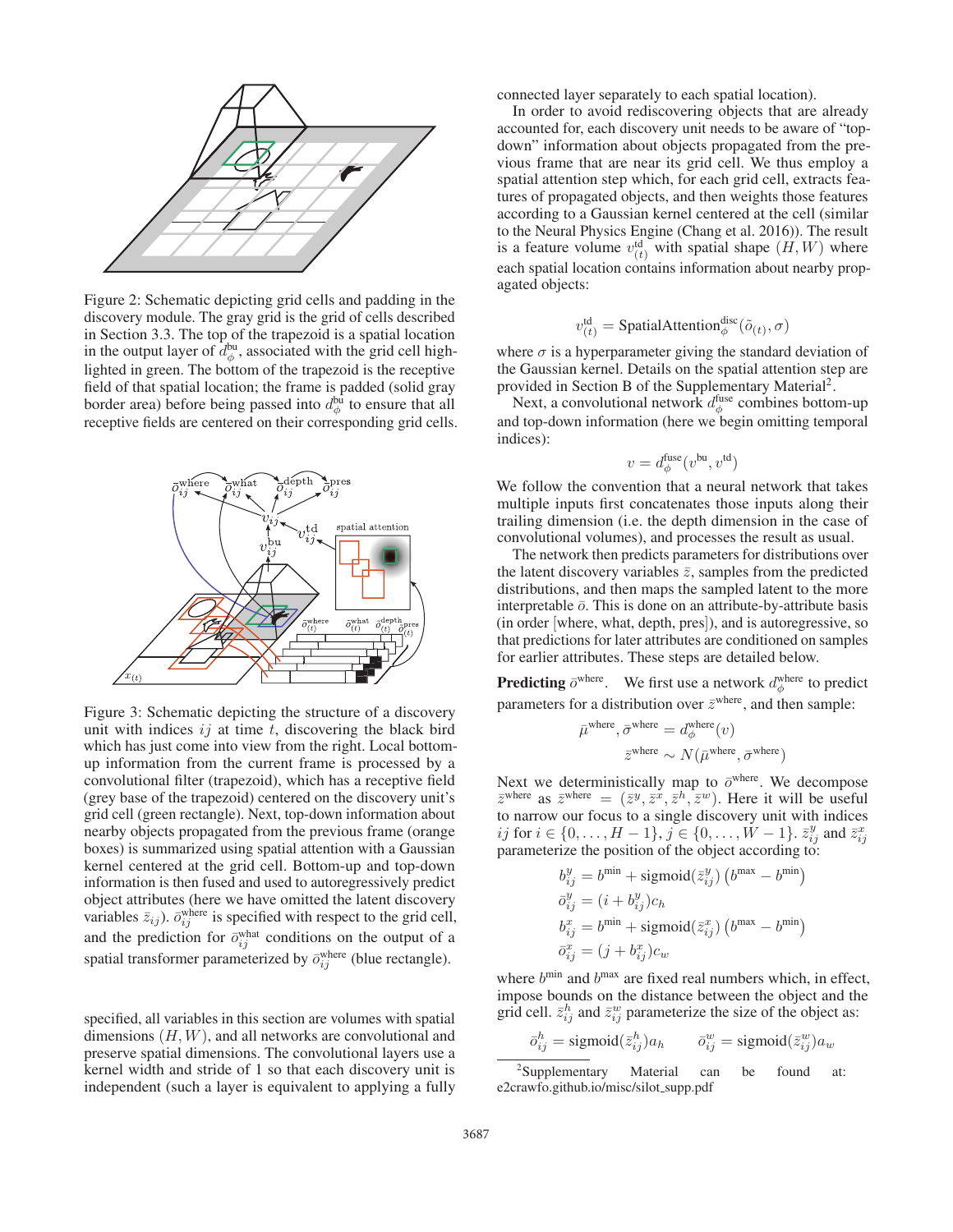for fixed real numbers  $a_h$  and  $a_w$ .  $(a_h, a_w)$  can be interpreted as the dimensions of an *anchor box* as used in supervised object detection (Ren et al. 2015). Specifying object size with respect to  $(a_h, a_w)$ , as opposed to the size of the input frame, ensures that  $\bar{o}_{ij}^h$  and  $\bar{o}_{ij}^w$  are meaningful regardless of the spatial dimensions of the input frame the spatial dimensions of the input frame.

**Predicting**  $\overline{o}^{\text{what}}, \overline{o}^{\text{depth}}$  and  $\overline{o}^{\text{pres}}$ . In order to obtain highly location-specific information from the image, an array of glimpses  $\bar{g}$  (one glimpse per discovery unit) is extracted from the image using spatial transformers  $\tau$  (Jaderberg et al. 2015) parameterized by  $\bar{o}^{\text{where}}$ . These glimpses are then mapped to a feature volume  $v^{\text{obj}}$  by a network  $d_{\phi}^{\text{obj}}$ :

$$
\bar{g} = \tau(x, \bar{o}^{\text{where}})
$$

$$
v^{\text{obj}} = d_{\phi}^{\text{obj}}(\bar{g})
$$

We then autoregressively predict the remaining attributes:

$$
\bar{\mu}^{\text{what}}, \bar{\sigma}^{\text{what}} = d_{\phi}^{\text{what}}(v, v^{\text{obj}}, \bar{\sigma}^{\text{where}})
$$
\n
$$
\bar{z}^{\text{what}} \sim N(\bar{\mu}^{\text{what}}, \bar{\sigma}^{\text{what}})
$$
\n
$$
\bar{\sigma}^{\text{what}} = \bar{z}^{\text{what}}
$$
\n
$$
\bar{\mu}^{\text{depth}}, \bar{\sigma}^{\text{depth}} = d_{\phi}^{\text{depth}}(v, v^{\text{obj}}, \bar{\sigma}^{\text{where}}, \bar{\sigma}^{\text{what}})
$$
\n
$$
\bar{z}^{\text{depth}} \sim N(\bar{\mu}^{\text{depth}}, \bar{\sigma}^{\text{depth}})
$$
\n
$$
\bar{\sigma}^{\text{depth}} = \text{sigmoid}(\bar{z}^{\text{depth}})
$$
\n
$$
\bar{\mu}^{\text{pres}} = d_{\phi}^{\text{pres}}(v, v^{\text{obj}}, \bar{\sigma}^{\text{where}}, \bar{\sigma}^{\text{what}}, \bar{\sigma}^{\text{depth}})
$$
\n
$$
\bar{z}^{\text{pres}} \sim \text{Logistic}(\bar{\mu}^{\text{pres}})
$$
\n
$$
\bar{\sigma}^{\text{pres}} = \text{sigmoid}(\bar{z}^{\text{pres}})
$$

Note that  $\bar{o}^{pres}$  can be viewed as a set of BinConcrete random variables (Maddison, Mnih, and Teh 2016). The significance of this choice is discussed below in Section 3.5.

#### 3.4 Propagation

Propagation at time t takes in the current frame  $x_{(t)}$  and the objects from the previous timestep  $o_{(t-1)}$ , and propagates the objects forward in time, using information from the current frame to update the object attributes. Let  $K$  be the number of objects from the previous timestep. In this section, all variables are matrices with  $K$  as their leading dimension. All networks are fully-connected networks that are applied to each matrix row independently (i.e. "object-wise") and in parallel. This is similar to the convention used in the discovery module, but with the "object" dimension  $K$  taking the place of the two spatial dimensions  $(H, W)$ . The structure of propagation for an individual object is shown in Figure 4. Here we outline the major points of the propagation module; for additional details, see Section A.1 of the Supplementary Material. To reduce visual clutter, assume that all variables have temporal index  $t$  unless otherwise specified.

We begin by computing a feature vector for each object in  $o_{(t-1)}$ . In order to handle interactions between objects, we can have the feature vector for an object depend on other objects as well. Here we make the assumption that object interactions are spatially local (which is enough to handle collisions, for example). Thus we compute features using a

spatial attention step similar to the one used in the Discovery module, allowing the features for an object to depend on attributes of nearby objects:

$$
u^{\text{td}} = \text{SpatialAttention}_{\phi}^{\text{prop}}(o_{(t-1)}, \sigma)
$$

Next we need to condition attribute updates on the current frame. Rather than condition on the entire frame, we instead extract a set of glimpses in a region near each object's location from the previous timestep:

$$
u^{\text{where}} = o_{(t-1)}^{\text{where}} + 0.1 \cdot p_{\phi}^{\text{glimpse}}(u^{\text{td}})
$$

$$
\tilde{g} = \tau(x, u^{\text{where}})
$$

$$
u^{\text{bu}} = p_{\phi}^{\text{bu}}(\tilde{g})
$$

A network  $p_{\phi}^{\text{fuse}}$  then combines bottom-up and top-down information:

$$
u = p_{\phi}^{\text{fuse}}(u^{\text{bu}}, u^{\text{td}})
$$

From here we autoregressively predict new values for the object attributes; this is similar to attribute prediction in the discovery module, except that rather than directly predicting attribute values, we predict attribute *updates* and subsequently apply them:

$$
\tilde{\mu}^{\text{where}}, \tilde{\sigma}^{\text{where}} = p_{\phi}^{\text{where}}(u)
$$

$$
\tilde{z}^{\text{where}} \sim N(\tilde{\mu}^{\text{where}}, \tilde{\mu}^{\text{where}})
$$

$$
\tilde{\sigma}^{\text{where}} = f^{\text{where}}(o_{(t-1)}^{\text{where}}, \tilde{z}^{\text{where}})
$$

Next we extract and process another set of glimpses at  $\tilde{o}^{\text{where}}$ :

$$
\tilde{g}' = \tau(x, \tilde{o}^{\text{where}})
$$

$$
u^{\text{obj}} = p_{\phi}^{\text{obj}}(\tilde{g}')
$$

Finally we predict updates to the remaining attributes:

$$
\tilde{\mu}^{\text{what}}, \tilde{\sigma}^{\text{what}} = p_{\phi}^{\text{what}}(u, u^{\text{obj}}, \tilde{\sigma}^{\text{where}})
$$
\n
$$
\tilde{z}^{\text{what}} \sim N(\tilde{\mu}^{\text{what}}, \tilde{\sigma}^{\text{what}})
$$
\n
$$
\tilde{\sigma}^{\text{what}} = f^{\text{what}}(o_{(t-1)}^{\text{what}}, \tilde{z}^{\text{what}})
$$
\n
$$
\tilde{\mu}^{\text{depth}}, \tilde{\sigma}^{\text{depth}} = p_{\phi}^{\text{depth}}(u, u^{\text{obj}}, \tilde{\sigma}^{\text{where}}, \tilde{\sigma}^{\text{what}})
$$
\n
$$
\tilde{z}^{\text{depth}} \sim N(\tilde{\mu}^{\text{depth}}, \tilde{\sigma}^{\text{depth}})
$$
\n
$$
\tilde{\sigma}^{\text{depth}} = f^{\text{depth}}(o_{(t-1)}^{\text{depth}}, \tilde{z}^{\text{depth}})
$$
\n
$$
\tilde{\mu}^{\text{pres}} = p_{\phi}^{\text{pres}}(u, u^{\text{obj}}, \tilde{\sigma}^{\text{where}}, \tilde{\sigma}^{\text{what}}, \tilde{\sigma}^{\text{depth}})
$$
\n
$$
\tilde{z}^{\text{pres}} \sim \text{Logistic}(\tilde{\mu}^{\text{pres}})
$$
\n
$$
\tilde{\sigma}^{\text{pres}} = o_{(t-1)}^{\text{pres}} \cdot \text{sigmoid}(\tilde{z}^{\text{pres}})
$$

Notice that propagation cannot increase the value of the *pres* attribute, due to the form of the update (multiplication by a sigmoid). This ensures that objects are only ever discovered by the Discovery module, which is better equipped for it.  $f^{\text{where}}$ ,  $f^{\text{what}}$  and  $\dot{f}^{\text{depth}}$  determine the forms of the other updates; full details are left to the Supplementary Material.

Propagation in SILOT is similar to propagation in SQAIR, with one significant exception. In SQAIR, objects within a timestep are updated sequentially; this allows objects within a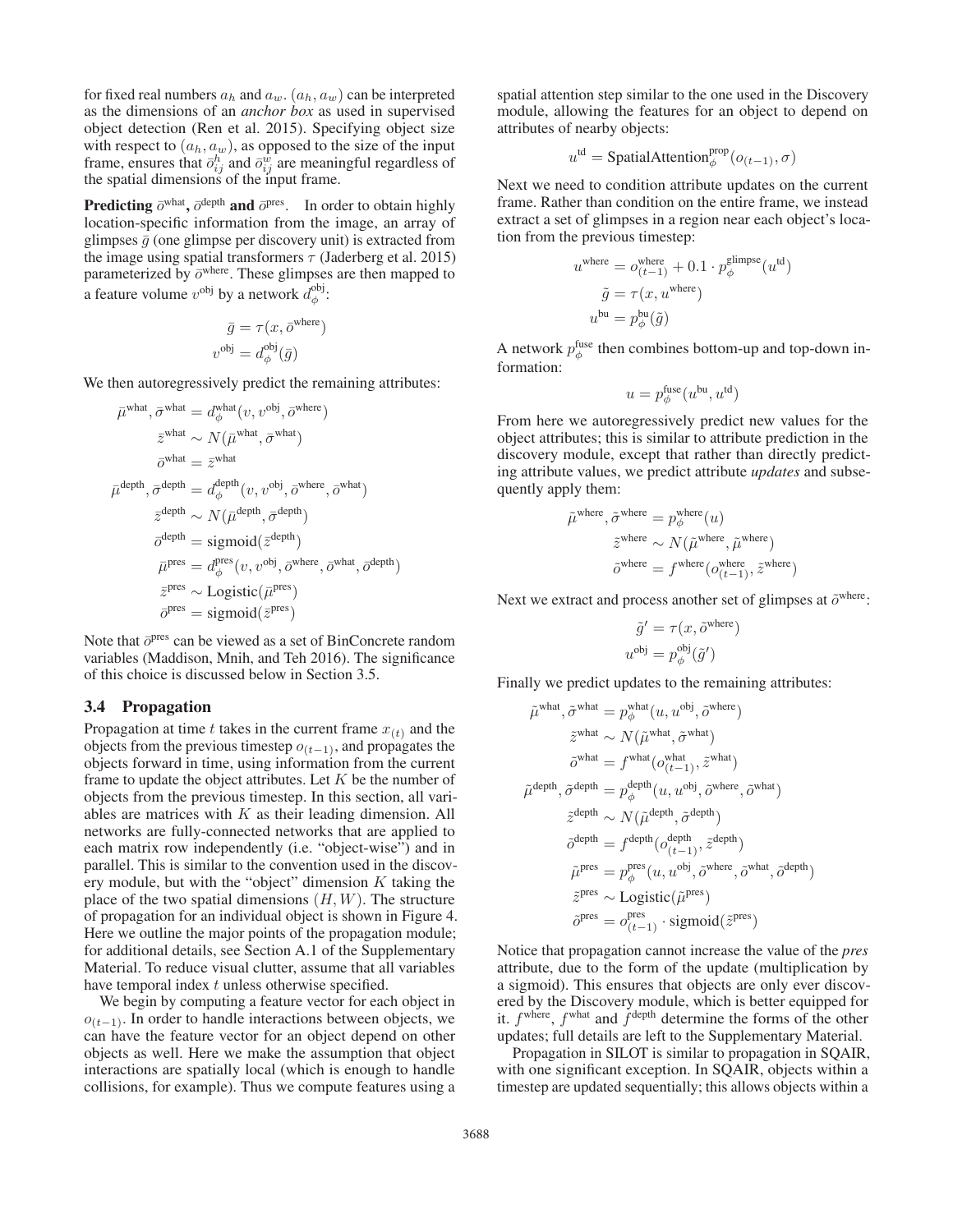

Figure 4: Schematic depicting the propagation module updating an object with index  $k$ , tracking the location of the white bird. A feature vector for the object, which also takes into account nearby objects, is first created using spatial attention. Next, an initial glimpse (grey region) is specified with respect to the object's location from the previous time step (green box). This glimpse is then processed by a neural network (trapezoid) and used to predict and apply an update to the *where* attribute, resulting in  $\tilde{\sigma}_k^{\text{where}}$ . The blue box corresponds to the location of the image referred to by  $\tilde{\sigma}_k^{\text{where}}$ . Another to the location of the image referred to by  $\tilde{o}_{k}^{\text{where}}$ . Another<br>glimnee is extracted at location  $\tilde{o}_{k}^{\text{where}}$  and undates to the reglimpse is extracted at location  $\tilde{o}_{k}^{\text{where}}$ , and updates to the re-<br>maining attributes are predicted and applied autoregressively maining attributes are predicted and applied autoregressively. Here we have omitted the latent propagation variables  $\tilde{z}_k$ .

timestep to condition on one another, facilitating coordination between objects and supporting behavior such as explaining away. However, this sequential processing can be computationally demanding when there are large numbers of objects. In contrast, SILOT updates all objects within a timestep in parallel; a degree of coordination between objects is achieved via the spatial attention step.

#### 3.5 Selection

Past architectures in this domain, particularly AIR and SQAIR, use discrete Bernoulli random variables for their equivalents of the *pres* attribute, and are thus forced to employ reinforcement learning–inspired techniques for estimating gradients. In order to avoid this complication and make our architecture fully differentiable, we opted to model  $o<sup>pres</sup>$ as real-valued BinConcrete random variables, which are differentiable relaxations of Bernoullis (Maddison, Mnih, and Teh 2016). One downside of this choice is that objects never "go away", even if  $o<sup>pres</sup> = 0$ ; all posited objects are always present, but to varying degrees. If care is not taken this will result in scaling issues, since the discovery module yields HW new objects per frame; if all these objects are kept and propagated forward, we would end up with a collection of  $HW(t + 1)$  objects at timestep t, which would quickly become intractable.

To fix this, we use a simple top- $K$  selection strategy wherein we keep only the K objects from the union of  $\tilde{o}_{(t)}$ and  $\bar{o}_{(t)}$  with highest values for the *pres* attribute, for fixed integer  $K$ . While this hard selection step is not differentiable, the number of objects with non-negligible values for the *pres* attribute is intended to be small compared to  $HW(t+1)$  (see Section 3.8), and we have not found this non-differentiability

to cause problems in training as long as  $K$  is large enough. As a rule-of-thumb, we typically set  $K$  to be roughly 25% larger than the maximum number of objects that we expect to see in a single frame; this ensures there is always room for a reasonable number of objects with low values for *pres* to be propagated and receive gradient feedback. The output of this selection step is the final set of objects  $o_{(t)}$ .

# 3.6 Rendering

The differentiable rendering module is the sole constituent of the VAE decoder  $g_{\theta}(x|z)$ , taking in the current set of objects  $o_{(t)}$  and yielding a reconstructed frame  $\hat{x}_{(t)}$ . The rendering process is highly structured, and this structure gives meaning to the object attributes. Object appearance and transparancy are predicted from  $o^{what}$ , the object is placed at location  $o^{where}$ via spatial transformers,  $o^{depth}$  parameterizes a differentiable approximation of relative depth, and object transparency is multiplied by  $o<sup>pres</sup>$  so that objects are only rendered to the extent that they exist. Full details can be found in Section A.2 of the Supplementary Material.

#### 3.7 Training

Recall that propagation, discovery and selection form the VAE encoder  $h_{\phi}(z|x)$ , while rendering forms the VAE decoder  $g_{\theta}(x|z)$ . The network is trained by maximizing the evidence lower bound (Kingma and Welling 2013):

$$
\mathcal{L}(\phi,\theta) := E_{x \sim h(x), z \sim h_{\phi}(z|x)} \left[ \log \left( \frac{g_{\theta}(x|z)g(z)}{h_{\phi}(z|x)} \right) \right]
$$
(1)  

$$
\phi^* \theta^* = \arg \max_{\theta} \mathcal{L}(\phi,\theta)
$$
(2)

$$
\phi^*, \theta^* = \underset{\phi, \theta}{\arg \max} \mathcal{L}(\phi, \theta) \tag{2}
$$

Here  $h(x)$  is the distribution over videos defined by the dataset, and  $q(z)$  is the prior distribution over z. The optimization is performed by gradient ascent.

Curriculum Learning. Following SQAIR, we train the network with a form of curriculum learning. We begin by training on only the first 2 frames of each video. We then increase the number of training frames by 2 every  $N_{\text{curric}}$  update steps. After  $(T/2 - 1)N_{\text{curric}}$  update steps the network will be training on complete videos. This was observed to help with training stability, possibly because it allows the network to learn object appearances before learning object dynamics.

Discovery Dropout. Early in development we found the network often tried to predict objects for new frames exclusively by way of the discovery module rather than propagating objects from the previous frame. This strategy can yield reasonable reconstruction performance, but will fail at object tracking since object identities are not maintained from one frame to the next. Moreover, this is a local minimum; once the network starts relying completely on discovery, propagation stops being trained and cannot improve. To discourage this behavior, we designed a technique that we call *discovery dropout*. Each timestep other than  $t = 0$ , the entire discovery module is turned off with probability  $p_{dd}$ . This forces the network do as much as possible through propagation rather than discovery, since the network is never sure whether the discovery module will be turned on for the next timestep. Throughout this work we use  $p_{dd} = 0.5$ .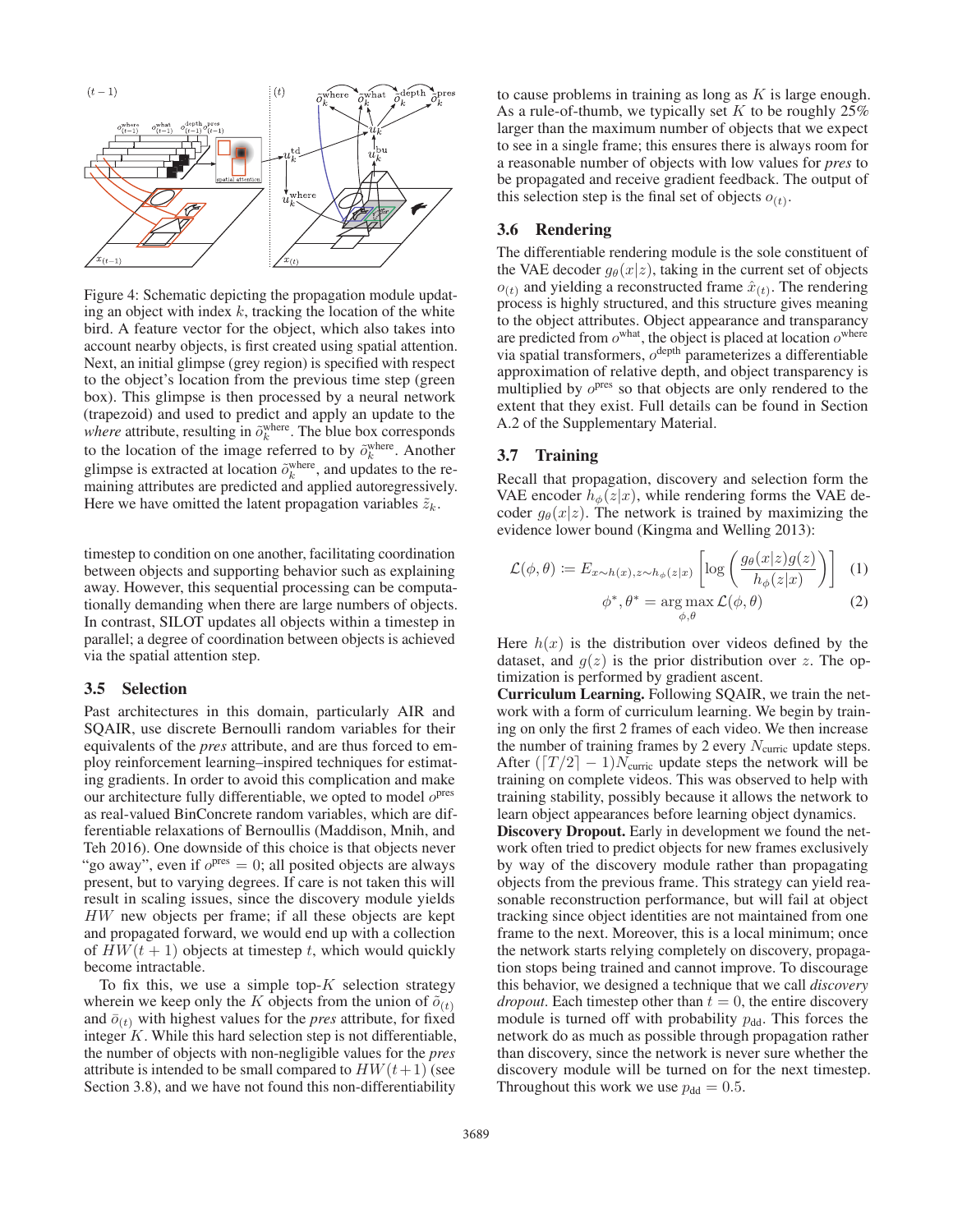

Figure 5: Probing object tracking performance as number of digits per video varies in the Scattered MNIST task. All points are averages over 6 random seeds, filled regions are standard deviations (except for the fully deterministic ConnComp algorithm).

# 3.8 Prior Distribution

A crucial component of a VAE is the prior over latent variables,  $g(z)$ , which can be used to influence the statistics of latent variables yielded by the encoder. For the majority of the latents, we assume independent Normal distributions. However, for the Logistic random variables  $\bar{z}^{\text{pres}}$  and  $\tilde{z}^{\text{pres}}$  we design a prior that puts pressure on the network to reconstruct the video using as few objects as possible (i.e. few objects with large values for  $o<sup>pres</sup>$ ). This pressure is necessary for the network to extract quality object-like representations; without it, the network is free to set all  $o^{pres} = 1$ , and the extracted objects become meaningless. The prior is identical to the one used in SPAIR (Crawford and Pineau 2019), applied to the union of the discovered and propagated objects for a given timestep.

As done in SQAIR, we can also use a learned prior  $g_{\theta}(z)$ , whose parameters can be trained alongside the other parameters. In the current work, we do this only for the propagation module. In effect, this amounts to learning a separate prior propagation module which does not take into account information from the current frame. This prior propagation module employs an architecture that is similar to the main propagation module, except that it omits the glimpse components which extract information from the current frame. The prior propagation module thus is forced to truly learn the dynamics of the objects, whereas the main propagation module can rely on information from the current frame. In the training objective (Equation (1)), we use the static prior  $g(z)$  for the discovery latents, and an even mixture of the static and learned priors for the propagation latents.

# 4 Experiments

We tested SILOT in a number of challenging object discovery and tracking tasks, emphasizing large videos containing many objects. We use 3 metrics to assess model performance: Multi-Object Tracking Accuracy (MOTA) (with IoU threshold 0.5), a standard measure of object tracking performance (Milan et al. 2016); Average Precision (AP) (with IoU=0.1:0.1:0.9), a standard measure of object detection performance (Everingham et al. 2010); and Count Abs. Error, or the absolute difference between the number of objects predicted by the

model and the ground truth number of objects (on a frameby-frame basis). Intersection over Union (IoU) is a measure of the overlap between two objects.

We compare against a simple baseline algorithm called ConnComp (Connected Components), which works by treating each connected region of similarly-colored pixels in a frame as a separate object, and computing object identities over time using the Hungarian algorithm (Kuhn 1955). The performance of ConnComp can be interpreted as a measure of the difficulty of the dataset; it will be successful only to the extent that objects can be tracked by color alone.

Code for running these experiments is available online at github.com/e2crawfo/silot. To supplement the quantitative results provided in this section, we also provide qualitative results: videos depicting the performance of trained SILOT networks can be found at sites.google.com/view/silot, and static visualizations are shown in Supplementary Material.

#### 4.1 Scattered MNIST

In this experiment, each 8-frame video is generated by first selecting a number of MNIST digits to include and sampling that number of digits. Videos have spatial size  $48 \times 48$  pixels, digits are scaled down to  $14 \times 14$  pixels, and initial digit positions are randomly chosen so that the maximum overlap allowed is small but non-trivial. For each digit we also uniformly sample an initial velocity vector with a fixed magnitude of 2 pixels per frame. Digits pass through one another without event, and bounce off the edges of the frames.

In order to test generalization ability, we used two training conditions: training on videos containing 1–6 digits, and training on videos containing 1–12 digits. In both cases, we test performance on videos containing up to 12 digits; networks trained in the 1–6 condition will thus be required to generalize beyond their training experience.

We compare SILOT against SQAIR. We tested SQAIR with two different discovery backbone networks (the network which first processes each input frame): an MLP, and a convolutional network with the same structure as SILOT's convolutional backbone  $d_{\phi}^{\text{bu}}$ . Note that using a convolutional network as a backbone, rather than an MLP, should improve SQAIR's spatial invariance to a degree; however it will still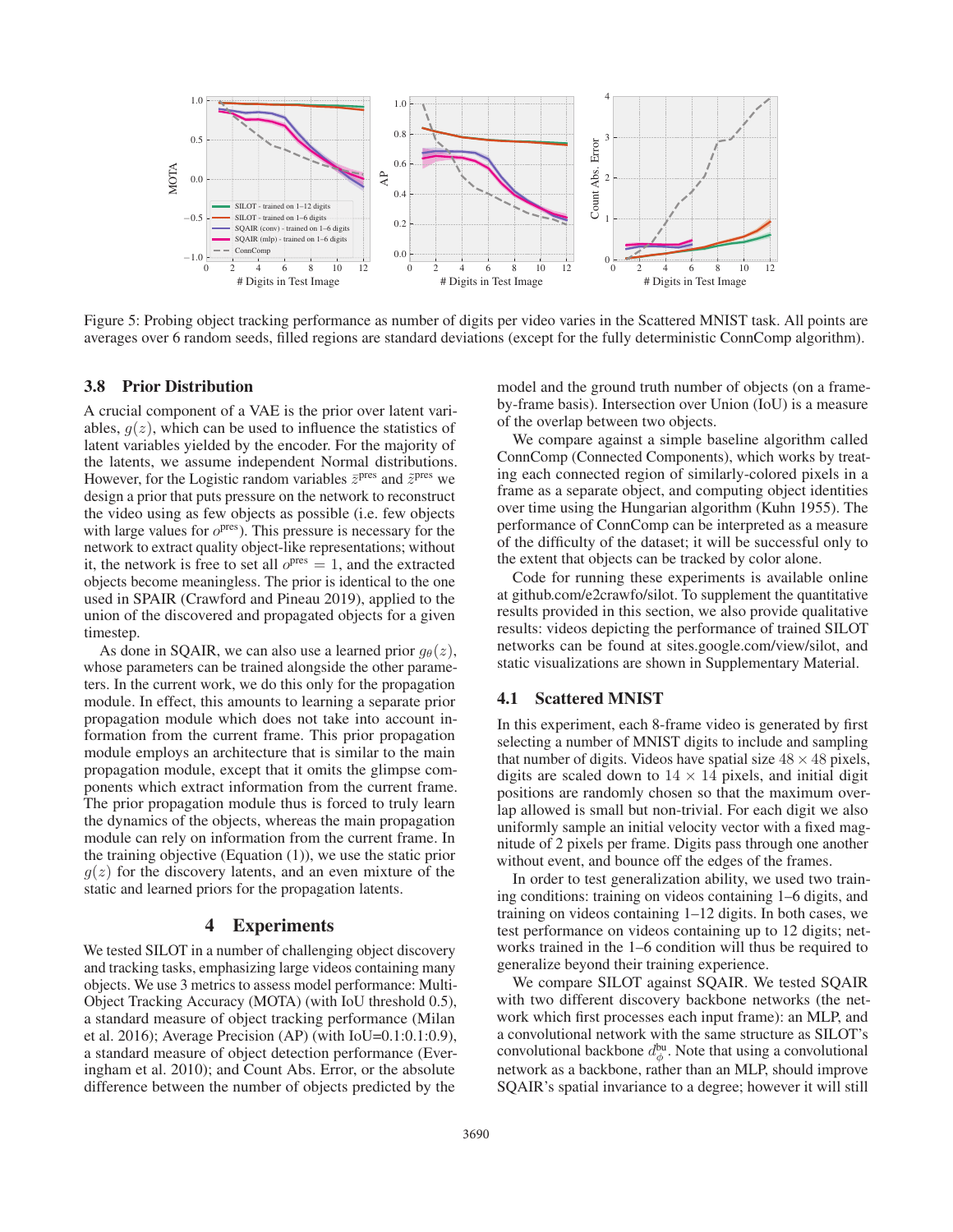

Figure 6: Probing SILOT's object tracking performance as the number of shapes per video varies in the Scattered Shapes task. All points are averages over 4 random seeds, and filled regions are standard deviations (except for the fully deterministic ConnComp algorithm). We manipulated 2 different aspects of the training setup: training on images that contain 1–10 shapes vs 21–30 shapes, and training on random  $60 \times 60$  crops vs. full 96  $\times$  96 images (full videos are always used at test time).

lack, among other features, SILOT's local object specification scheme, which is part of what allows SILOT's discovery module to be interpreted as an array of local discovery units.

We also experimented with Tracking by Animation (TbA) (He et al. 2018), but were unable to obtain good tracking performance on these densely cluttered videos. One relevant point is that TbA lacks a means of encouraging the network to explain scenes using few objects, and we found TbA often using several internal objects to explain a single object in the video; in contrast, both SILOT and SQAIR use priors on opres which encourage  $o<sup>pres</sup>$  to be near 0, forcing the networks to use internal objects efficiently.

Results are shown in Figure 5. We have omitted both SQAIR networks trained on the 1–12 digit condition; SQAIR's simpler discovery module was unable to handle the more densely packed scenes, resulting in highly varied performance that would make the plot unreadable. From the plot we can see that SILOT outperforms SQAIR by a large margin (especially when extrapolating beyond training experience), and that SILOT trained on 1–6 digits suffers only a minor performance hit compared to SILOT trained on  $1-12$ digits, a result of SILOT's spatially invariant architecture. In the Supplementary Material, we also show results obtained when using the learned prior propagation module (see Section 3.8) in place of the regular propagation module.

Note the slight improvement in performance of the AP of the SQAIR networks when going from 1 to 2 digits. This reflects an interesting strategy developed by the SQAIR networks. On the first timestep, they often turn "on" several more objects than are in the video; this pushes down the AP score, with a greater negative effect when there are fewer objects. We hypothesize that it settles on this strategy because the backbone networks are unable to get an accurate read on the number of objects present, and so the network settles for a strategy of casting a "wide net" on the first timestep.

Additionally, when testing on videos containing 1–6 digits, the SQAIR networks were used in the same fashion as they were during training. However, when testing on videos containing 7 or more digits, we found that the network's performance at guessing the number of objects to use became

very poor; thus, for such test cases we artificially told the network the correct number of objects to use by running SQAIR's recurrent network for the correct number of steps.

### 4.2 Scattered Shapes

In this experiment we tackle larger images with significantly more objects to track. Here each video has spatial size  $96 \times 96$ , and contains a number of moving monochrome shapes. We use 6 different colors and 5 different shapes. Initial shape velocities are uniformly sampled with a fixed magnitude of 5 pixels per frame.

Here we test ability to generalize to scenes that are larger and/or contain different numbers of objects than scenes encountered during training. To assess the former, networks were trained on either random  $60 \times 60$  crops of input videos, or full  $96 \times 96$  videos (note that SILOT's fully convolutional discovery module allows it to process videos of any size). To assess the latter, networks were trained on videos containing either 1–10 shapes or 21–30 shapes. This yields 4 different training conditions. At test time, we use full  $96 \times 96$  videos containing up to 35 shapes.

Results are shown in Figure 6. There we see that all SILOT networks drastically outperform the baseline. Additionally, there is significant evidence that the networks are able to generalize well to both different numbers of shapes and different sized videos than what was encountered during training. In particular, the network trained on  $60 \times 60$  crops of videos containing 1–10 shapes achieves reasonable performance when asked to process  $96 \times 96$  images containing up to 35 shapes.

#### 4.3 Atari

We also applied SILOT to videos obtained from select Atari games (Bellemare et al. 2013) (the possibility of applying a SQAIR-style model to reinforcement learning was first suggested in (Kosiorek et al. 2018)). Results are shown in Table 1. Ground truth object labels for evaluation were obtained using the ConnComp algorithm, which is reasonably effective for the chosen games. Our goal here was to push scalability, rather than ability to deal with e.g. overlapping objects.